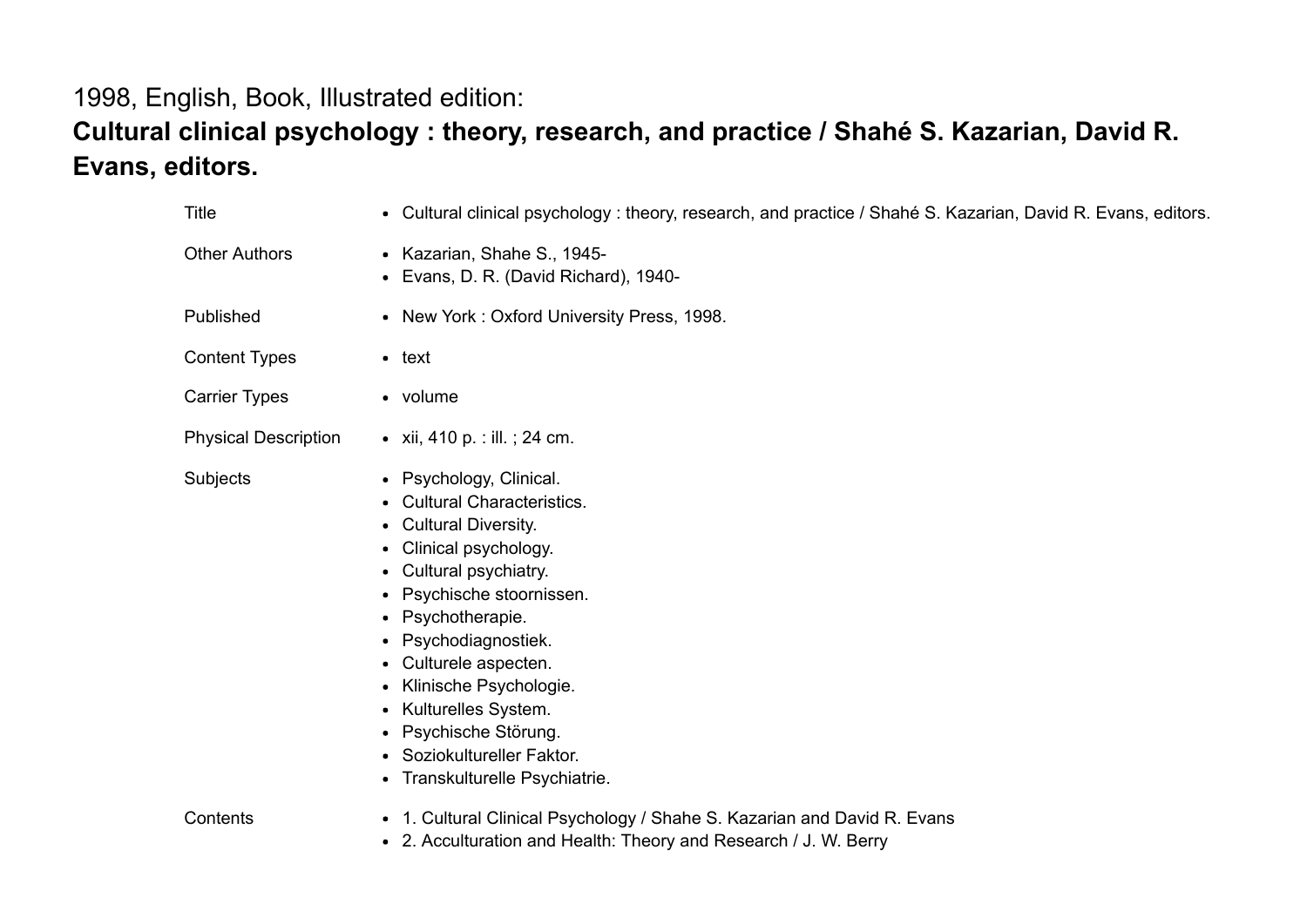|                        | • 3. Psychological Assessment of People in Diverse Cultures / James N. Butcher, Elahe Nezami and John<br>Exner                                                                  |
|------------------------|---------------------------------------------------------------------------------------------------------------------------------------------------------------------------------|
|                        | • 4. Cultural Aspects of Self-Disclosure and Psychotherapy / Shake G. Toukmanian and Melissa C. Brouwers<br>• 5. Culture and Anxiety Disorders / Ihsan Al-Issa and Shahin Oudji |
|                        | • 6. Cultural Aspects of Eating Disorders / Ingrid C. Fedoroff and Traci McFarlane                                                                                              |
|                        | • 7. Cultural Issues in the Management of Depression / Amy S. Kaiser, Randy Katz and Brian F. Shaw                                                                              |
|                        | • 8. Incorporating Culture into the Treatment of Alcohol Abuse and Dependence / Bruce Baxter, Riley E.<br>Hinson and Anne-Marie Wall [et al.]                                   |
|                        | • 9. Cultural Aspects of Understanding People with Schizophrenic Disorders / Jeffrey R. Carter and Richard<br>W. J. Neufeld                                                     |
|                        | • 10. Culture and Pain / Gary B. Rollman                                                                                                                                        |
|                        | • 11. Culture and Child Psychopathology / Barrie Evans and Betty Kaman Lee.                                                                                                     |
|                        | • 12. Cultural Aspects of Family Violence / Shahe S. Kazarian and Levonty Z. Kazarian                                                                                           |
|                        | • 13. Biopsychosocial Considerations in Refugee Mental Health / Kathy A. Winter and Marta Y. Young                                                                              |
|                        | • 14. Cultural Aspects of Deafness / Cathy J. Chovaz.                                                                                                                           |
| <b>Notes</b>           | • Includes bibliographical references and index.                                                                                                                                |
| Language               | $\bullet$ English                                                                                                                                                               |
| <b>ISBN</b>            | • 0195109457 (alk. paper)                                                                                                                                                       |
|                        | • 0195109465 (pbk.: alk. paper)                                                                                                                                                 |
| Dewey Number           | • 616.89                                                                                                                                                                        |
| Libraries Australia ID | $\cdot$ 12862316                                                                                                                                                                |
| Contributed by         | Libraries Australia                                                                                                                                                             |

## Get this edition

<span id="page-1-0"></span>

| View online<br>Buy<br>Borrow |  |
|------------------------------|--|
| <b>Related resource</b>      |  |